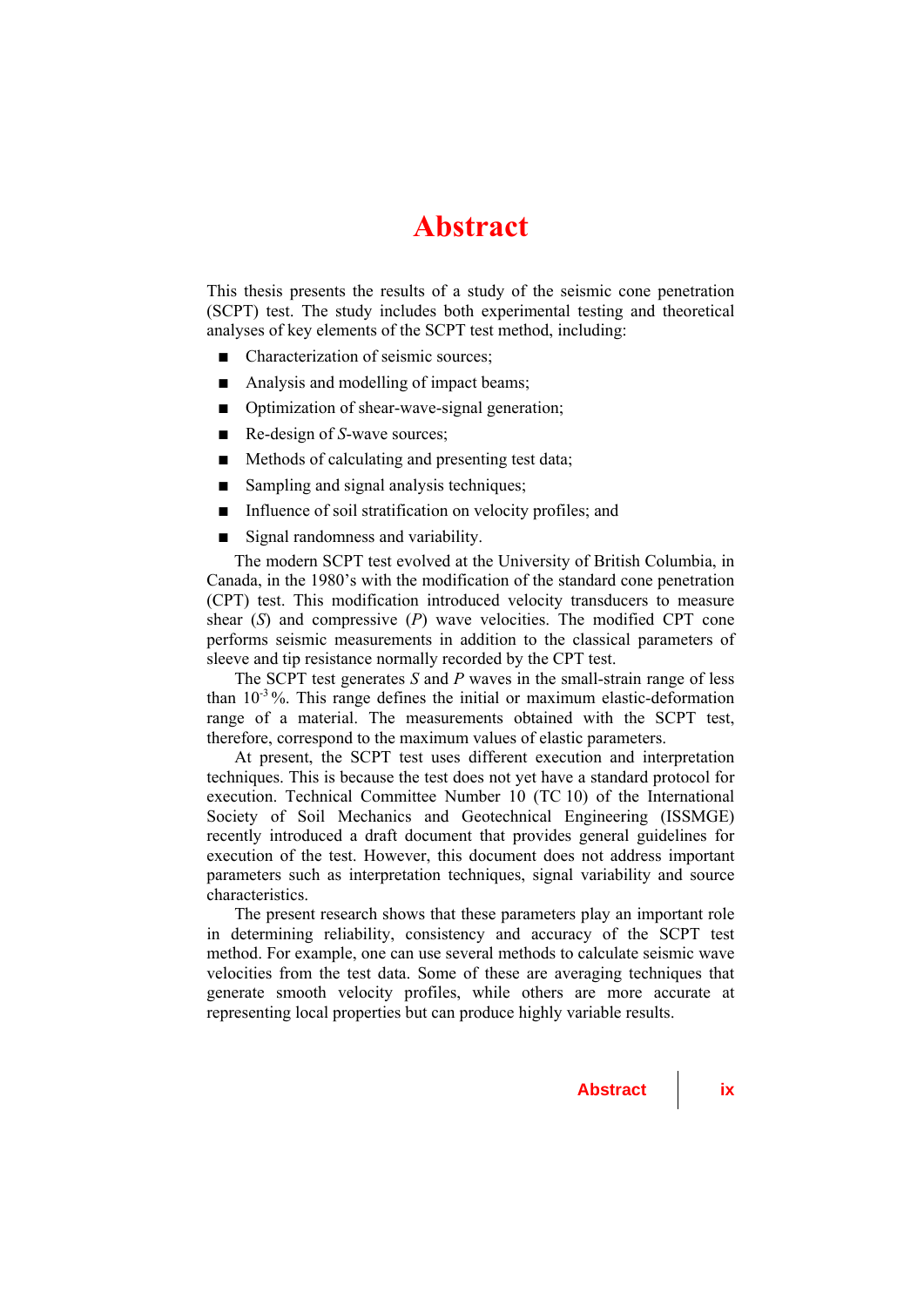This research demonstrates how the pseudo-interval method, for example, is more sensitive to local velocity variations than the assumed-travel-path (ATP) method. The first method can generate abnormal velocity variability when choices of offset distance and test-depth intervals are incompatible with data acquisition (DAQ) properties.

Offset distance has the largest effect on signal variability when it is large relative to the test-depth interval. This can lead to anomalous velocity fluctuations, especially in the upper few meters of testing. This thesis introduces a method to reduce local velocity variability during post-processing analysis, for these cases. The method consists of analyzing signals from shifted-depth intervals, using larger intervals than originally tested, and then overlapping them to match their original test-depth profile.

Accurate sampling and analysis of SCPT test records are crucial in determining *S*-wave velocity  $(V_s)$  measurements in the SCPT test method. This is largely because the shear modulus  $(G<sub>o</sub>)$  relates to bulk density  $(\rho)$  of the material and  $V<sub>s</sub>$  by the relation:

 $G_{\circ} = \rho V_{\circ}^2$ 

A small error in *Vs*, therefore, results in a relatively large error in *Go*.

There are different ways of performing SCPT tests and analyzing test data. This research describes discrete sampling principles and presents analytical methods to obtain first arrival times of generated wave signals. It also introduces easy-to-use design curves to help determine minimum sampling (or re-sampling) rates necessary to reduce error when picking arrival times automatically using a computer program. These include easy-to-use design curves to determine minimum re-sampling rates.

Seismic sources need sufficient coupling with the ground to generate *S*-wave signals. For the generation of *P* waves, which consists of hitting the source in a vertical direction, coupling stress has practically no influence on signal generation. For *S* waves, however, which generate by hitting the beam in a horizontal direction, coupling stress plays an important role in determining the energy of generated signals.

Theoretical analyses performed in this research suggest that energy transfer to the soil during *S*-wave generation increases when the mass of the impact beam decreases in proportion to its hold-down load. These results led to the design of a new seismic source, here referred to as *'de-coupled-load'* source, which maximizes the generation of *S-wave* signals.

This new source uses an innovative system to separate (de-couple) hold- -down loads from the impact beam. This reduces the effective mass of the source, which allows more energy transfer to the ground, increases wave energy and improves signal quality. Experimental results presented in this thesis show that the de-coupling mechanism significantly improves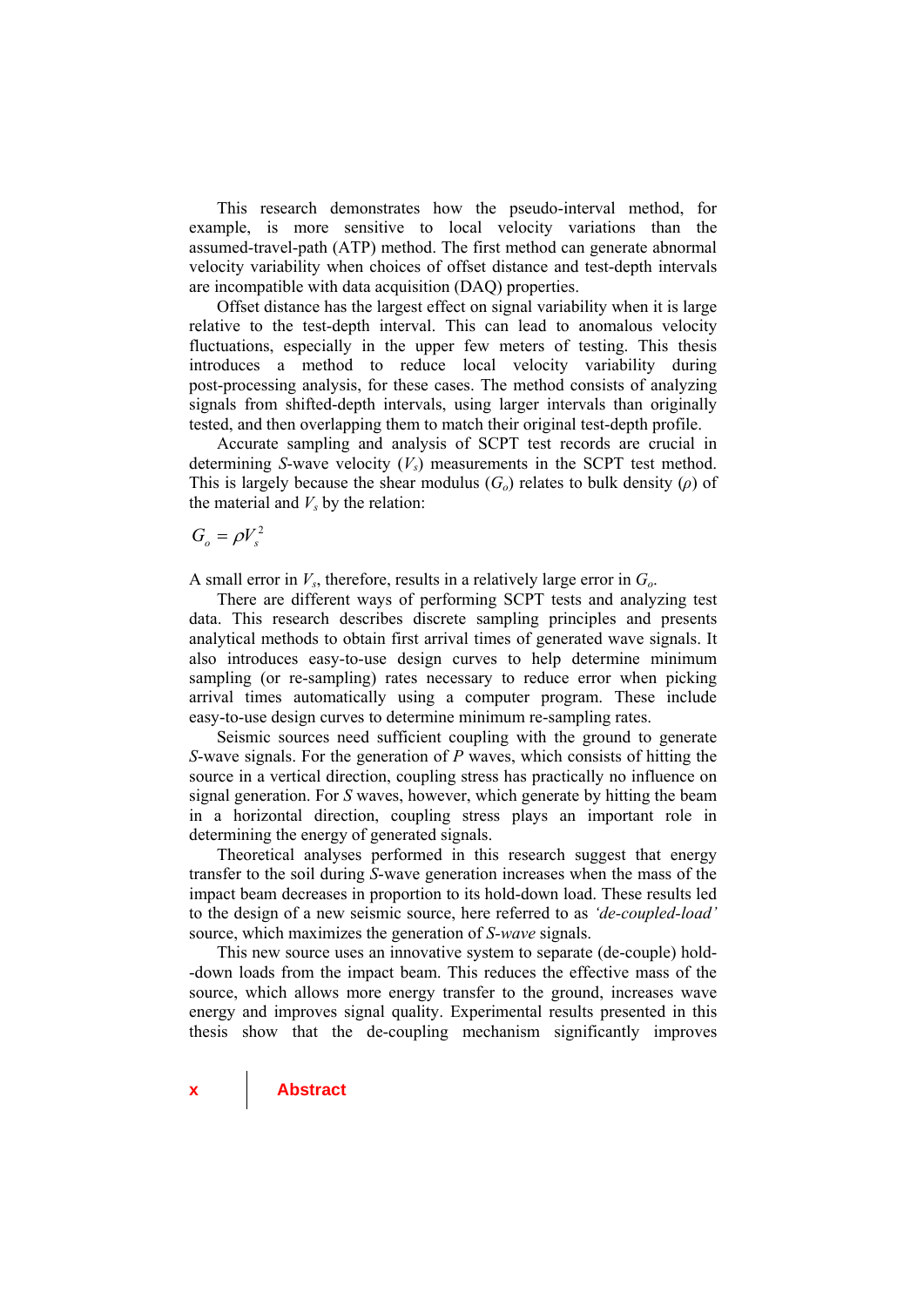performance of *S*-sources. Higher energy S-waves increase signal/noise ratio, which helps improve signal resolution and test depth.

The most common way of applying hold-down loads to beams is to weight these down with the CPT truck. This is a convenient way of loading impact beams but, as suggested in this research, is less efficient than using free weights. One problem with using the CPT truck as load is that it acts as a multi-point source, which contaminates generated signals. In addition, the weight placed on a beam by a CPT truck easily exceeds 10 tons, which far exceeds optimum coupling stresses, as this research shows. Results from SCPT tests performed to 50-m depths using free weights, in combination with de-coupling and optimum loading stresses, confirm these observations.

Structural layering reflects and refracts seismic waves generated by the SCPT test. In the case of reflection, reflected waves always arrive later than either direct or refracted rays. These waves do not play a direct role in the calculation of velocity profiles in the SCPT test. Refracted waves, however, bend toward the SCPT cone and influence velocity values by changes in travel-ray path.

This research evaluates the effect of structural layering on travel-path geometry using simulated SCPT test cases. These cases cover a range of anticipated test scenarios. The results suggest that the influence of refraction on velocity values depends on the contrast in velocity at a given layer interface. The greater the velocity contrast the larger the influence of refraction on calculated velocity is. In general, the results suggest that only small deviations exist, of less than 2%, between actual and assumed direct-travel-path lengths for flat-lying bedding planes.

Dipping, as well as velocity inversion layers, also influence travel-path geometry. For example, an interface dipping to the left of the SCPT cone results in a maximum deviation of 0.2%, while the same geological structure dipping to the right experiences a significantly higher maximum deviation of 2.5%. Finally, the largest deviation calculated for the simulated SCPT tests is for a case with velocity inversion. In this case, the maximum deviation is approximately 4.0%.

Signal repeatability refers to the similarity between repeated signals obtained using identical test-setup conditions. Average and variance are two parameters used in this research to measure similarity and/or variability of signal measurements of amplitude and arrival time. A large variance indicates great variability (or low repeatability) and vice versa. A highly repeatable signal, therefore, is one that possesses a very low variance.

Generating highly repeatable signals is important because it improves measurement accuracy, allows good comparison between tests and increases overall test efficiency, reliability and accuracy. Signal repeatability depends on several factors, including trigger accuracy, DAQ system characteristics, background noise levels, relative position of impact between signals and